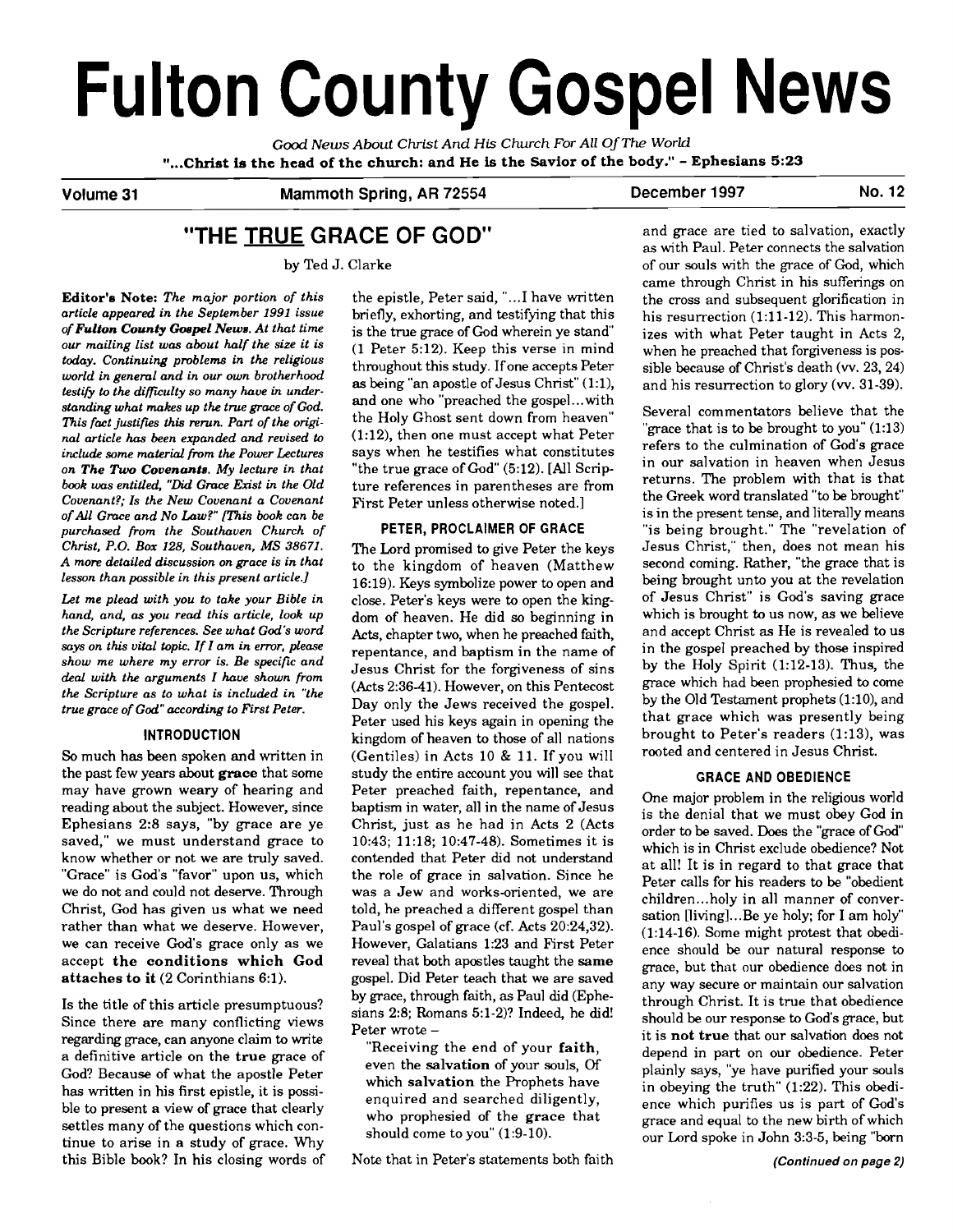#### **FULTON COUNTY GOSPEL NEWS USPS Publication** # **21 1780**

\*

... is a Periodical publication issued monthly by the Church of Christ at Third and Bethel (P.O. Box 251). Mammoth Spring. AR 72554-0251. POSTMASTER: Please mail all changes of address to the above address.

FCGN is mailed **free** of charge to any who care to receive it. We will be happy to add any names to the regular mailing list If you send in a name we must have a complete address, including number **and** street name, or R.R. or HCR number, plus box number, or a P.O. Box number and the NINE DIGIT **ZIP** CODE. This paper is supported by voluntary contributions for which we are grateful. Financial information will be **furnished** upon request. *Mail all* **address corrections or manuscripts to:** 

#### **FULTON COUNTY GOSPEL NEWS**  *P.* 0. **Box** *251*

*Mammoth* **Spring,** *AR 72554*  Ted **I.** Clarke ............................... EDITOR Phone ............................... (870) 625-3217 Fax ................................... (870) 625-3 137 E-Mail .................... tedjc@mail.oci-i.com

#### **(Continued from page** *I)*

again ... **born** of water and the Spirit." In our obedience we are "born again ... by the word of God...which by the gospel is preached unto you" (1:23-25). The same gospel which teaches that we are saved by being born again also teaches that we are saved by our obedience. This is precisely why Hebrews 5:9 says that **Christ "became the author of eternal salvation unto all them that obey him!'**  Jesus does not save those who refuse to obey him (cf. Matthew 7:21; Luke 6:46). Does God's grace remove the need for man's obedience to God? No, a thousand times no! If one believes what Peter has written, obedience to God's will is a part of "the true grace of God" (5:12).

#### **TWO APOSTLES, ONE GOSPEL**

There are those who claim that Peter wrote **only** to the Jews dispersed throughout Pontus, Galatia, Cappadocia, Asia and Bithynia (1:l). Remember that some maintain that there were two gospels; Peter's gospel of works to the Jews and Paul's gospel of grace to the Gentile nations. As we demonstrated previously, Paul and Peter preached **the same gospel of God's grace.** Peter described Paul as "our beloved brother" (2 Peter 3:15). Peter's second letter was written to the same audience as his first (2 Peter 3:l). Peter mentioned that Paul had also written to this same audience in more than one epistle (2 Peter 3:15-16). There was no difference in the one gospel these two preached, for they were both apostles sent by Christ and they wrote to the same people. Furthermore, Peter (2:9-10) used the same prophecies from Hosea 1:9-10; 2:23 to apply to his readers as Paul did in Romans 9:25-26. The verses of Romans 9:24-26 clearly apply these passages to the Gentiles. Therefore, Peter's audience was made up at least partly of Gentiles. This same apostle said the Jews and Gentiles were saved in the same manner (Acts 15;7-11). The same grace that saves has "appeared to all men" and instructs us as to what we must do to receive it (Titus 2:ll-14). This is certainly in harmony with Peter's admission in Acts 10:34-35, that God is no respecter of persons and that men of all nations must work righteousness to be accepted by God, thus receiving His grace. Neither Paul nor Peter taught salvation by grace alone or faith alone.

#### **GOD'S GRACE IN BAPTISM**

Not only does Peter connect our general obedience to the grace of God, he connects one specific act of obedience to salvation and grace, which many deny is essential to receive God's grace; namely baptism in water (3:20-21). Remember that in 1:10 Peter connected salvation with God's grace through faith. In the following verses he connected salvation with baptism.

"Which sometime were disobedient, when once the longsuffering of God waited in the days of Noah, while the ark was a preparing, wherein few, that is, eight souls were saved by water. The like figure whereunto even baptism doth also now save us (not the putting away of the filth of the flesh, but the answer of a good conscience toward God) by the resurrection of Jesus Christ" (3:20-21).

Note that Peter contrasts the **disobedient** in the world with **obedient** Noah and his family (cf. Genesis  $6:22$ ;  $7:5$ ). In Genesis 6:8 it is said, "But Noah found grace in the eyes of the Lord." Why did Noah find God's grace and the others did not? He was obedient, just, and perfect in his generations. Noah walked with God (Genesis 6:9). One simply cannot separate receiving God's grace from man's obedience; nor should one try to do so. Noah was saved by water, in the ark which he built in obedience to God. The mentioning of that fact led Peter to state that in a like figure, or antitype, **'baptism doth also now save us"** (3:21). Since we are unquestionably saved by grace, when Peter connected baptism with salvation, he also connected baptism to the **grace** of God.

Peter does not say that baptism alone saves us, but he does insist that it is a part of what "now saves us!" Baptism is as much a part of God's saving grace to us as the flood was a part of Gad's saving grace to Noah and his family. In the ark the waters bore **Noah** safely from the destructive power of the flood **as** it cleansed a sin-filled world. Water (in baptism) saves us and cleanses our sin-stained souls today **because it is a part of what God has commanded.** not because it is a commandment of men (cf. Matthew 159). Jesus said in Mark 16:16, "He that believeth and is baptized shall be saved." Peter likewise connected faith and baptism with salvation (1:9; 3:21).

#### **STANDING IN GOD'S GRACE**

Peter evidently knew that Christians would be severely tested for their faith. The fact that he wrote so much about suffering in First Peter testifies to his concerns for them to know the true grace of God, prompting his admonition to them to "stand fast therein" [Gad's true grace] (512, **ASV).** Brethren and friends, we must know what is contained in "the true grace of God" and "stand ye fast therein," upholding the total teaching of the Scriptures on God's grace (cf. Psalms 119:160). When people isolate passages like Ephesians  $2:8-9$  or Galatians  $2:16$  and ignore the contextual setting of these verses, they pervert them, making them teach what God never intended (cf. 2 Peter 3:15-16). If **we abandon the true grace of God for the man-made doctrines which pervert that grace, we cannot teach anyone how to be saved and we also will be lost!** 

We may lose a large segment of the church to the present threat of apostasy, unless elders, preachers, and members insist on sound doctrine being preached from our pulpits and taught in our Bible classes. Even if we do lose large numbers, we must believe that God's **grace** will continue with us, enabling us to endure every trial. Even Paul experienced God's grace in ways he did not desire, but he grew stronger thereby (2 Corinthians 12:7-10). May we pray for wisdom and strength to always stand **for** and **in** God's true grace.

That true grace includes a perfect, royal law of liberty which sets free those who come to God through His Son, our Savior and King (cf. James 1:25; John 14:6;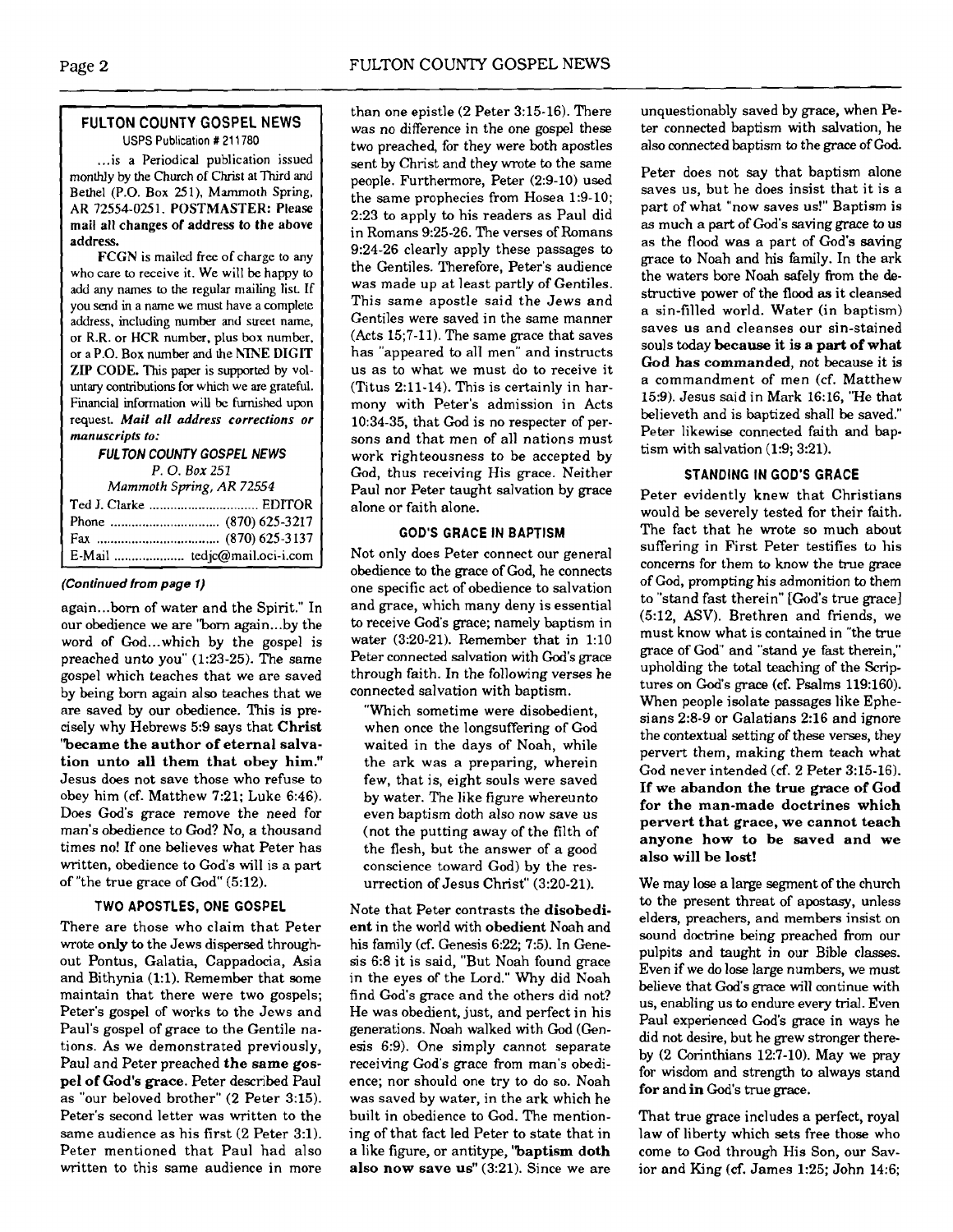Colossians 1:13). Those who think they are exalting Christ when they cry out "Grace alone... Faith alone... We do not contribute one whit to our salvation by anything we do" - these people are not elevating God's grace through Christ. They are ignoring Christ's New Testament "royal law," which works within the bounds of God's grace. Brethren, friends, **"this is the true grace of God: stand ye fast therein!"** 

#### **CONCLUSION**

Peter "testified" that what he wrote about in this epistle was "the true grace of God (512). Yet, some will not accept that. Will you? Peter opened and closed his first letter with the subject of God's grace (1:2, 10; 5:10,12). One cannot successfully deny his emphasis on grace in this epistle. He contended that a **part** of "the true grace of **God"** is obedience to God's word in becoming children of God (1:22-25); that we must continue to live as obedient children (1:14-16); and that since "baptism doth also now save us," it too is necessary in receiving **God's** gmce unto salvation (3:20-21). **If we attempt to change or substitute any part of "the true grace of God" which Peter has revealed, it is no longer God's true grace.** Such would merely be the false teaching of men. If you have not been baptized in water in the name of Christ in order to be saved, you are not standing in the true grace of God. If you are not continuing to live **as** obedient children, you are outside of God's true grace. **God has** made his grace available for all men. Will you not renounce the false teaching of denominational dogmas and stand with faithful Christians in "the true grace of God?"

#### **TEMPER**

When I have lost my temper, I have lost my reason, too. I'm never proud of anything Which angrily I do. When I have talked in anger And my cheeks are flaming red, I have always uttered something Which I wish 1 had not said. In anger 1 have never Done a kindly deed or wise, But many things for which 1 felt 1 should apologize. I'm looking back across my life, At all I asked or made, I can't recall a single time When fury ever paid. So I struggle to be patient, For I've reached a wiser age; 1 do not want to do a thing Or speak a word in rage. I have learned by sad experience That when my temper flies, I never do a worthy deed, A decent deed or wise.

## GOD'S FIRM FOUNDATION

#### by Robin W. Haley

"Howbeit the firm foundation of God standeth, having this seal, The Lord knoweth them that are his: and, Let everyone that nameth the name of the Lord depart from unrighteousness" (2 Timothy 2:19). Paul told this to Timothy on the heels of having instructed him to give diligence and study to show approval and not shame by rightly dividing the Word (verse 15). This was positive instruction. Paul also included some negative instruction. This is found in verse 16, to shun or avoid profane things which only lead to ungodliness. Thus, our text provides us with the inoculation against the gangrene of verse 17 and will keep our faith from being overthrown, verse 18!

This text teaches us two very important things. First, **God knows His people.** In reminding the brethren in the churches of Galatia not to attempt justification through the Old Law, Paul told them, "ye have come to know God, or rather to be known by God" (Galatians 4:9). What a blessed thought: God knows who each of us is, and is pleased to be called our God. The Hebrews writer reminds us, "But now they desire a better *country,* that is, a heavenly: wherefore God is not ashamed of them, to be called their God; for he hath prepared for them a city" (Hebrews 11:16). On judgment day, God and Christ will know us because we have come to know them. How did this happen? John tells us: "And hereby we know that we know him, if we keep his commandments. (4) He that saith, I know him, and keepeth not his commandments, is a liar, and the truth is not in him" (1 John 2:3-4). How awful it would be to hear Jesus say, "I never knew you: depart from me, ye that work iniquity" (Matthew 7:23).

He knows us because **we are His possession.** There are at least three texts which so state this relationship we have with God. Perhaps the most pointed dealing with this thought is this: "who gave himself for us, that he might redeem us from all iniquity, and purify unto himself **a people for his own possession,** zealous of good works" (Titus 2:14). We are His because He has cleansed and redeemed us. This took place at our conversion when we followed what the Word taught in order to be saved (Ephesians 5:26).

Second, our text shows us that God's people abstain from unrighteousness. "Unrighteousness" is anything that is not

right. We know what is right because the Bible has made such things plain. We must hunger and thirst after righteousness. This necessarily demands that we abstain from the things "contrary to sound doctrine" (1 Timothy 6:3; Titus 2:l). Paul would remind us "For the grace of God hath appeared, bringing salvation to all men, (12) instructing us, to the intent that, denying ungodliness and worldly lusts, we should live soberly and righteously and godly in this present world" (Titus 2:ll-12). We ought always to thank God for providing us with the gospel of Christ. He "saved us, and called us with a holy calling, not according to our works, but according to his own purpose and grace, which was given us in Christ Jesus before times eternal, (10) but hath now been manifested by the appearing of our Savior Christ Jesus, who abolished death, and brought life and immortality to light through the gospel" (2 Timothy 1:9-10). Let us study more so that we may be like Timothy who "from a babe hast known the sacred writings which are able to make thee wise unto salvation through faith which is in Christ Jesus" (2 Timothy 3:15). In this way, we too will always be standing upon God's Firm Foundation.

> P.O. Box 690 Sapulpa, OK 74067

*The scarcity of serious thinking is a serious thought.* 

# ∞∽೦೦೦೦≫ CONTRIBUTIONS

#### **CHURCHES**

| Souder Church of Christ, Ava, Mo.  \$25.00      |
|-------------------------------------------------|
|                                                 |
| West Plains, Mo.                                |
| Church of Christ, Moody, Mo.  25.00             |
| Dellhalf Church of Christ, Myrtle, Mo.<br>25.00 |
| Jeff Church of Christ, Thayer, Mo.<br>25.00     |
| Church of Christ, Bakersfield, Mo.<br>25.00     |
|                                                 |
|                                                 |
| Mammoth Spring, Ar.                             |
|                                                 |
| Springdale, Ar.                                 |
| Church of Christ, Garfield, Ar.  35.00          |
| Church of Christ, Elizabeth, Ar.  25.00         |
| Church of Christ, Clarkridge, Ar.  75.00        |
| Church of Christ, Thayer, Mo.  200.00           |
| Elliot Church of Christ, Grenada, Ms.  50.00    |

#### **INDIVIDUALS**

| Wendy Ritzenthaler, Chruchville, Ny.  \$5.00 |  |
|----------------------------------------------|--|
| Nellie Crews, St. Louis, Mo. 50.00           |  |
| Chuck Pearson, Abilene, Tx 25.00             |  |
| R.F. Keeling, Eminence, Mo 5.00              |  |
| Frinces E. Cooper, Memphis, Tn 10.00         |  |
| Gladys Creswell, Little Rock, Ar  10.00      |  |
| James W. Short, Crossville, Tn  10.00        |  |
| Anonymous, Blue Ridge, Ga  50.00             |  |